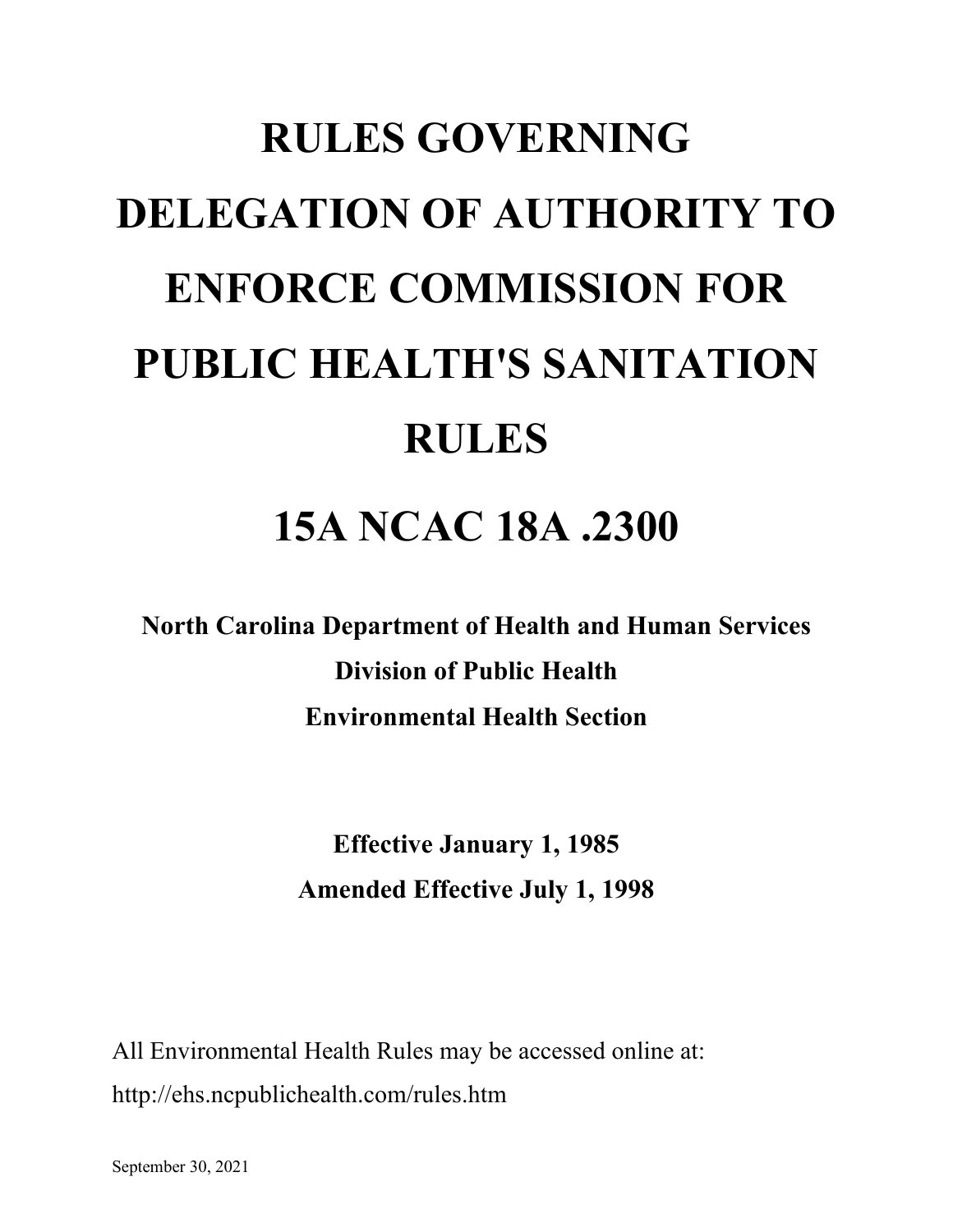### **SECTION .2300 - DELEGATION OF AUTHORITY TO ENFORCE COMMISSION FOR PUBLIC HEALTH'S SANITATION RULES**

Rules .2301 - .2306 of Title 15A Subchapter 18A of the North Carolina Administrative Code (T15A.18A .2301 - .2306); has been transferred and recodified from Rules .2301 - .2306 Title 10 Subchapter 10A of the North Carolina Administrative Code (T10.10A .2301 - .2306). Rule .2307 of Title 15A Subchapter 18A of the North Carolina Administrative Code (T15A.18A .2307); has been transferred and recodified from Rule .2308 Title 10 Subchapter 10A of the North Carolina Administrative Code (T10.10A .2308), effective April 4, 1990.

## **15A NCAC 18A .2301 SCOPE OF DELEGATED AUTHORITY 15A NCAC 18A .2302 ELIGIBILITY FOR DELEGATION OF AUTHORITY 15A NCAC 18A .2303 DELEGATION OF AUTHORITY 15A NCAC 18A .2304 EVALUATION**

*History Note: Authority G.S. 130A-4(b); 130A-5(3); Eff. October 1, 1985; Amended Eff. December 1, 1990; September 1, 1990; Repealed Eff. March 1, 1998.*

#### **15A NCAC 18A .2305 AGENTS SERVING AS CONTRACTORS**

The Division may allow an agent who is authorized in a specific local health department to contract with another local health department to provide services to the other local health department. When a local health department contracts for such services, the contracting department shall provide a statement to the Division on progress made to employ an individual who may be considered for authorization.

- (1) A contract shall be created between the contracting local health department and the agent (contractor) to include at least the following provisions:
	- (a) Names and addresses of each party.
	- (b) Scope of work to be performed.
	- (c) A requirement that the original public records remain in the local health department in which the work is performed. The public records shall be left at the local health department or with an individual employed by the local health department who shall be responsible for returning said records to the local health department within two business days of the service provided.
	- (d) Designation of the party responsible for maintaining public records created by the agent.
	- (e) A requirement that the contracting agent be available for consultation to the public being served during usual business hours.
	- (f) A requirement that the contracting agent be available for any hearing or other legal proceeding which may ensue from activities conducted by the agent.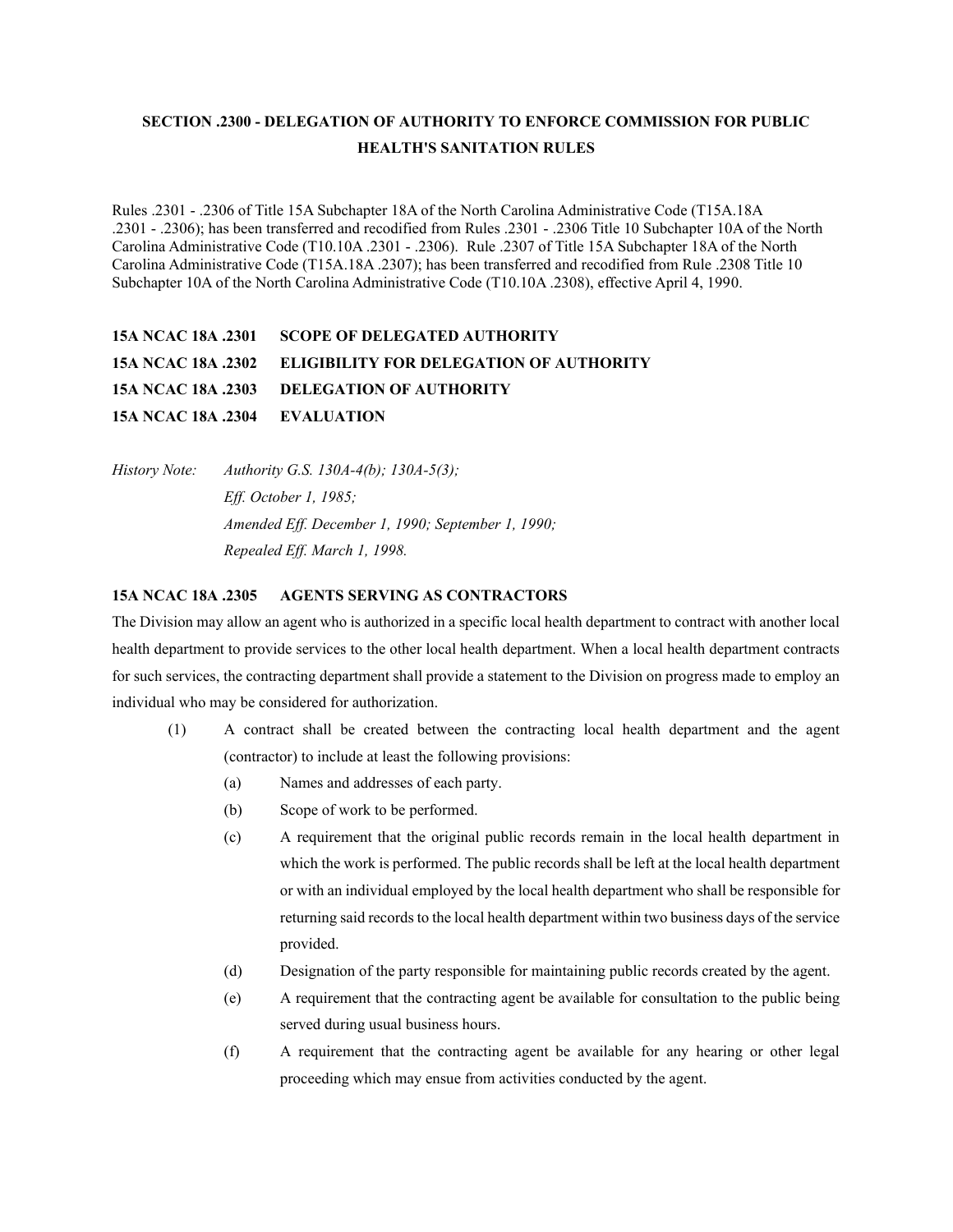- (2) The contracting agent shall maintain a list of each activity and the date performed for review in accordance with Item (3) of this Rule.
- (3) Each public record created by the contracting agent shall be reviewed, dated, and initialed by an authorized agent of the contracting local health department. In addition, at least 10 percent of the activities performed by the agent shall be reviewed in the field by an authorized agent employed by the contracting local health department. If the contracting local health department has no authorized employee, the Division shall conduct a review of each public record created by the contracting agent. In addition, at least 10 percent of the activities performed by the agent shall be reviewed on-site in the field by the Division. The review shall be conducted each month and shall cover the previous month's activities conducted by the agent.

*History Note: Authority G.S. 130A-4; 130A-29; Eff. October 1, 1985; Amended Eff. July 1, 1998; September 1, 1990; Pursuant to G.S. 150B-21.3A, rule is necessary without substantive public interest Eff. July 20, 2019.*

#### **15A NCAC 18A .2306 RE-AUTHORIZATION**

*History Note: Authority G.S. 130A-4(b); 130A-5(3); Eff. October 1, 1985; Repealed Eff. March 1, 1998.*

#### **15A NCAC 18A .2307 EVALUATION**

The regional specialist may, at any time, evaluate the performance of an authorized agent and recommend that the Director, Division of Environmental Health, take corrective action.

*History Note: Authority G.S. 130A-4(b); 130A-5(3); Eff. February 1, 1987; Amended Eff. July 1, 1998; September 1, 1990; Pursuant to G.S. 150B-21.3A, rule is necessary without substantive public interest Eff. July 20, 2019.*